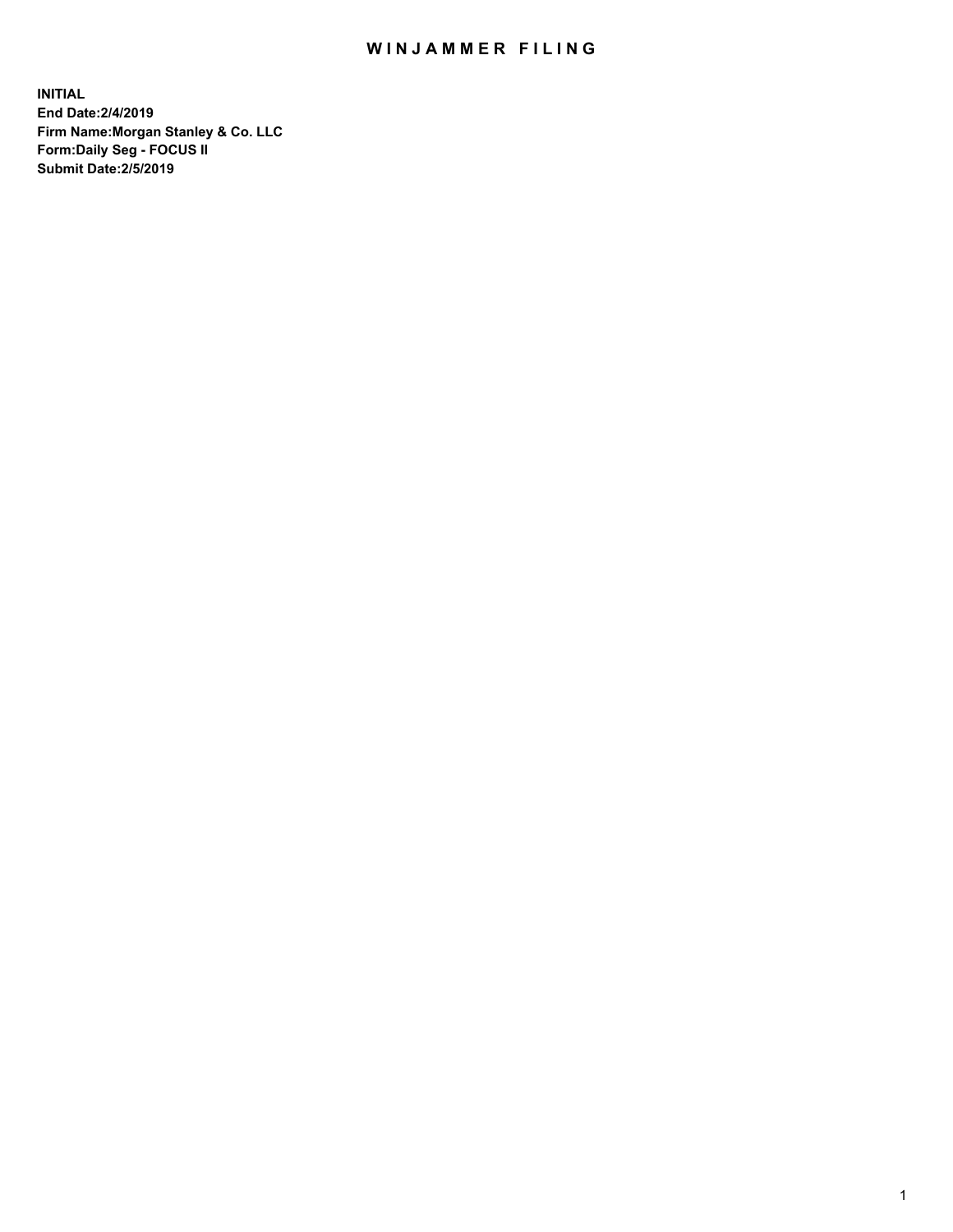**INITIAL End Date:2/4/2019 Firm Name:Morgan Stanley & Co. LLC Form:Daily Seg - FOCUS II Submit Date:2/5/2019 Daily Segregation - Cover Page**

| Name of Company                                                                                                                                                                                                                                                                                                                | Morgan Stanley & Co. LLC                                    |
|--------------------------------------------------------------------------------------------------------------------------------------------------------------------------------------------------------------------------------------------------------------------------------------------------------------------------------|-------------------------------------------------------------|
| <b>Contact Name</b>                                                                                                                                                                                                                                                                                                            | <b>Ikram Shah</b>                                           |
| <b>Contact Phone Number</b>                                                                                                                                                                                                                                                                                                    | 212-276-0963                                                |
| <b>Contact Email Address</b>                                                                                                                                                                                                                                                                                                   | Ikram.shah@morganstanley.com                                |
| FCM's Customer Segregated Funds Residual Interest Target (choose one):<br>a. Minimum dollar amount: ; or<br>b. Minimum percentage of customer segregated funds required:% ; or<br>c. Dollar amount range between: and; or<br>d. Percentage range of customer segregated funds required between: % and %.                       | 235,000,000<br><u>0</u><br>00<br>0 <sub>0</sub>             |
| FCM's Customer Secured Amount Funds Residual Interest Target (choose one):<br>a. Minimum dollar amount: ; or<br>b. Minimum percentage of customer secured funds required:%; or<br>c. Dollar amount range between: and; or<br>d. Percentage range of customer secured funds required between:% and%.                            | 140,000,000<br><u>0</u><br>0 <sub>0</sub><br>0 <sub>0</sub> |
| FCM's Cleared Swaps Customer Collateral Residual Interest Target (choose one):<br>a. Minimum dollar amount: ; or<br>b. Minimum percentage of cleared swaps customer collateral required:% ; or<br>c. Dollar amount range between: and; or<br>d. Percentage range of cleared swaps customer collateral required between:% and%. | 92,000,000<br><u>0</u><br><u>00</u><br>00                   |

Attach supporting documents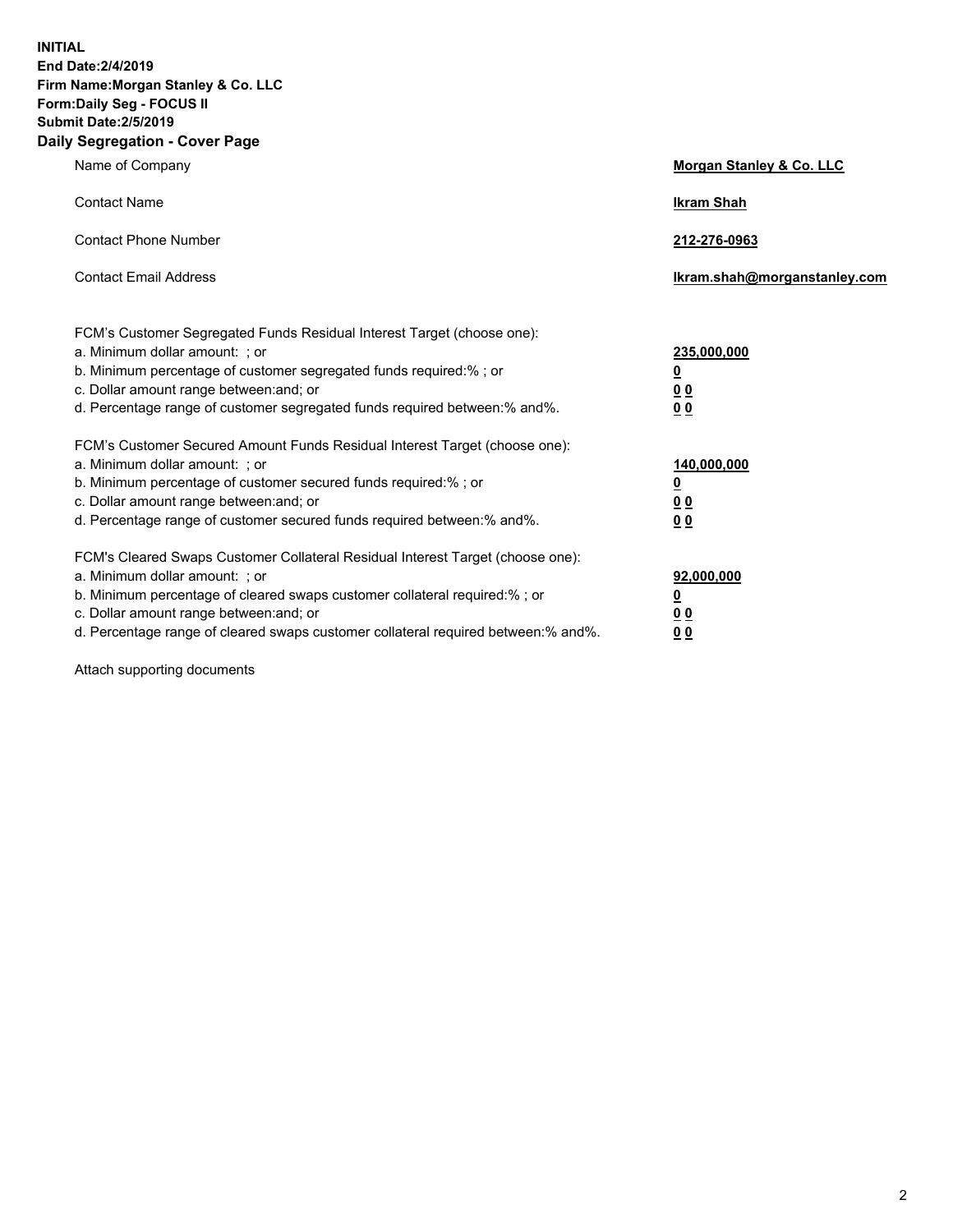| <b>INITIAL</b> | End Date: 2/4/2019<br>Firm Name: Morgan Stanley & Co. LLC<br>Form: Daily Seg - FOCUS II<br><b>Submit Date: 2/5/2019</b><br><b>Daily Segregation - Secured Amounts</b> |                                                     |
|----------------|-----------------------------------------------------------------------------------------------------------------------------------------------------------------------|-----------------------------------------------------|
|                | Foreign Futures and Foreign Options Secured Amounts                                                                                                                   |                                                     |
|                | Amount required to be set aside pursuant to law, rule or regulation of a foreign                                                                                      | $0$ [7305]                                          |
|                | government or a rule of a self-regulatory organization authorized thereunder                                                                                          |                                                     |
| 1.             | Net ledger balance - Foreign Futures and Foreign Option Trading - All Customers<br>A. Cash                                                                            | 3,247,438,615 [7315]                                |
|                | B. Securities (at market)                                                                                                                                             | 2,114,538,954 [7317]                                |
| 2.             | Net unrealized profit (loss) in open futures contracts traded on a foreign board of trade                                                                             | 11,543,022 [7325]                                   |
| 3.             | Exchange traded options                                                                                                                                               |                                                     |
|                | a. Market value of open option contracts purchased on a foreign board of trade                                                                                        | 7,312,258 [7335]                                    |
|                | b. Market value of open contracts granted (sold) on a foreign board of trade                                                                                          | -8,536,680 [7337]                                   |
| 4.             | Net equity (deficit) (add lines 1.2. and 3.)                                                                                                                          | 5,349,210,125 [7345]                                |
| 5.             | Account liquidating to a deficit and account with a debit balances - gross amount                                                                                     | 61,206,651 [7351]                                   |
| 6.             | Less: amount offset by customer owned securities                                                                                                                      | -60,465,507 [7352] 741,144 [7354]                   |
|                | Amount required to be set aside as the secured amount - Net Liquidating Equity<br>Method (add lines 4 and 5)                                                          | 5,349,951,269 [7355]                                |
| 7.             | Greater of amount required to be set aside pursuant to foreign jurisdiction (above) or line                                                                           | 5,349,951,269 [7360]                                |
|                | 6.                                                                                                                                                                    |                                                     |
|                | FUNDS DEPOSITED IN SEPARATE REGULATION 30.7 ACCOUNTS                                                                                                                  |                                                     |
| 1.             | Cash in banks                                                                                                                                                         |                                                     |
|                | A. Banks located in the United States                                                                                                                                 | 349,663,574 [7500]                                  |
|                | B. Other banks qualified under Regulation 30.7                                                                                                                        | 1,064,013,772 [7520] 1,413,677,346                  |
| 2.             | Securities                                                                                                                                                            | [7530]                                              |
|                | A. In safekeeping with banks located in the United States                                                                                                             | 151,574,562 [7540]                                  |
|                | B. In safekeeping with other banks qualified under Regulation 30.7                                                                                                    | 0 [7560] 151,574,562 [7570]                         |
| 3.             | Equities with registered futures commission merchants                                                                                                                 |                                                     |
|                | A. Cash                                                                                                                                                               | 6,304,359 [7580]                                    |
|                | <b>B.</b> Securities                                                                                                                                                  | $0$ [7590]                                          |
|                | C. Unrealized gain (loss) on open futures contracts                                                                                                                   | 1,323,572 [7600]                                    |
|                | D. Value of long option contracts                                                                                                                                     | <u>0</u> [7610]                                     |
|                | E. Value of short option contracts                                                                                                                                    | 0 [7615] 7,627,931 [7620]                           |
| 4.             | Amounts held by clearing organizations of foreign boards of trade<br>A. Cash                                                                                          | $0$ [7640]                                          |
|                | <b>B.</b> Securities                                                                                                                                                  | $0$ [7650]                                          |
|                | C. Amount due to (from) clearing organization - daily variation                                                                                                       | $0$ [7660]                                          |
|                | D. Value of long option contracts                                                                                                                                     | $0$ [7670]                                          |
|                | E. Value of short option contracts                                                                                                                                    | 0 [7675] 0 [7680]                                   |
| 5.             | Amounts held by members of foreign boards of trade                                                                                                                    |                                                     |
|                | A. Cash                                                                                                                                                               | 2,017,961,648 [7700]                                |
|                | <b>B.</b> Securities                                                                                                                                                  | 1,962,964,392 [7710]                                |
|                | C. Unrealized gain (loss) on open futures contracts                                                                                                                   | -12,866,595 [7720]                                  |
|                | D. Value of long option contracts<br>E. Value of short option contracts                                                                                               | 7,312,258 [7730]<br>-8,536,680 [7735] 3,966,835,023 |
|                |                                                                                                                                                                       | $[7740]$                                            |
| 6.             | Amounts with other depositories designated by a foreign board of trade                                                                                                | $0$ [7760]                                          |
| 7.             | Segregated funds on hand                                                                                                                                              | $0$ [7765]                                          |
| 8.             | Total funds in separate section 30.7 accounts                                                                                                                         | 5,539,714,862 [7770]                                |
| 9.             | Excess (deficiency) Set Aside for Secured Amount (subtract line 7 Secured Statement                                                                                   | 189,763,593 [7380]                                  |
|                | Page 1 from Line 8)                                                                                                                                                   |                                                     |
| 10.            | Management Target Amount for Excess funds in separate section 30.7 accounts                                                                                           | 140,000,000 [7780]                                  |

11. Excess (deficiency) funds in separate 30.7 accounts over (under) Management Target **49,763,593** [7785]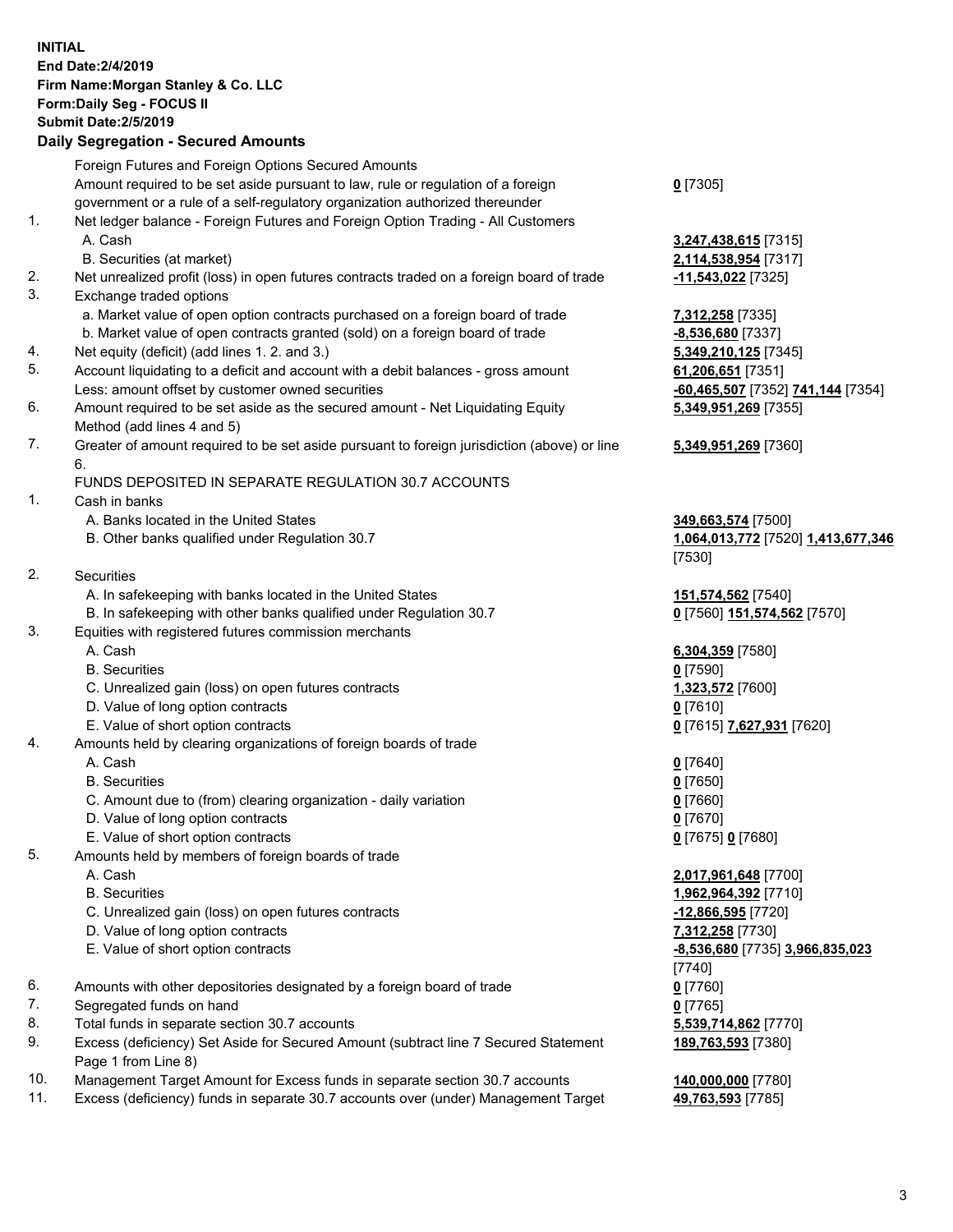**INITIAL End Date:2/4/2019 Firm Name:Morgan Stanley & Co. LLC Form:Daily Seg - FOCUS II Submit Date:2/5/2019 Daily Segregation - Segregation Statement** SEGREGATION REQUIREMENTS(Section 4d(2) of the CEAct) 1. Net ledger balance A. Cash **6,633,342,099** [7010] B. Securities (at market) **6,318,749,066** [7020] 2. Net unrealized profit (loss) in open futures contracts traded on a contract market **3,591,455,657** [7030] 3. Exchange traded options A. Add market value of open option contracts purchased on a contract market **235,527,519** [7032] B. Deduct market value of open option contracts granted (sold) on a contract market **-259,295,615** [7033] 4. Net equity (deficit) (add lines 1, 2 and 3) **16,519,778,726** [7040] 5. Accounts liquidating to a deficit and accounts with debit balances - gross amount **387,805,297** [7045] Less: amount offset by customer securities **-386,141,145** [7047] **1,664,152** [7050] 6. Amount required to be segregated (add lines 4 and 5) **16,521,442,878** [7060] FUNDS IN SEGREGATED ACCOUNTS 7. Deposited in segregated funds bank accounts A. Cash **3,993,551,259** [7070] B. Securities representing investments of customers' funds (at market) **0** [7080] C. Securities held for particular customers or option customers in lieu of cash (at market) **630,982,021** [7090] 8. Margins on deposit with derivatives clearing organizations of contract markets A. Cash **6,370,376,944** [7100] B. Securities representing investments of customers' funds (at market) **0** [7110] C. Securities held for particular customers or option customers in lieu of cash (at market) **5,687,767,045** [7120] 9. Net settlement from (to) derivatives clearing organizations of contract markets **138,890,416** [7130] 10. Exchange traded options A. Value of open long option contracts **235,527,519** [7132] B. Value of open short option contracts **-259,295,615** [7133] 11. Net equities with other FCMs A. Net liquidating equity **8,237,063** [7140] B. Securities representing investments of customers' funds (at market) **0** [7160] C. Securities held for particular customers or option customers in lieu of cash (at market) **0** [7170] 12. Segregated funds on hand **0** [7150] 13. Total amount in segregation (add lines 7 through 12) **16,806,036,652** [7180] 14. Excess (deficiency) funds in segregation (subtract line 6 from line 13) **284,593,774** [7190]

- 15. Management Target Amount for Excess funds in segregation **235,000,000** [7194]
- 16. Excess (deficiency) funds in segregation over (under) Management Target Amount Excess

**49,593,774** [7198]